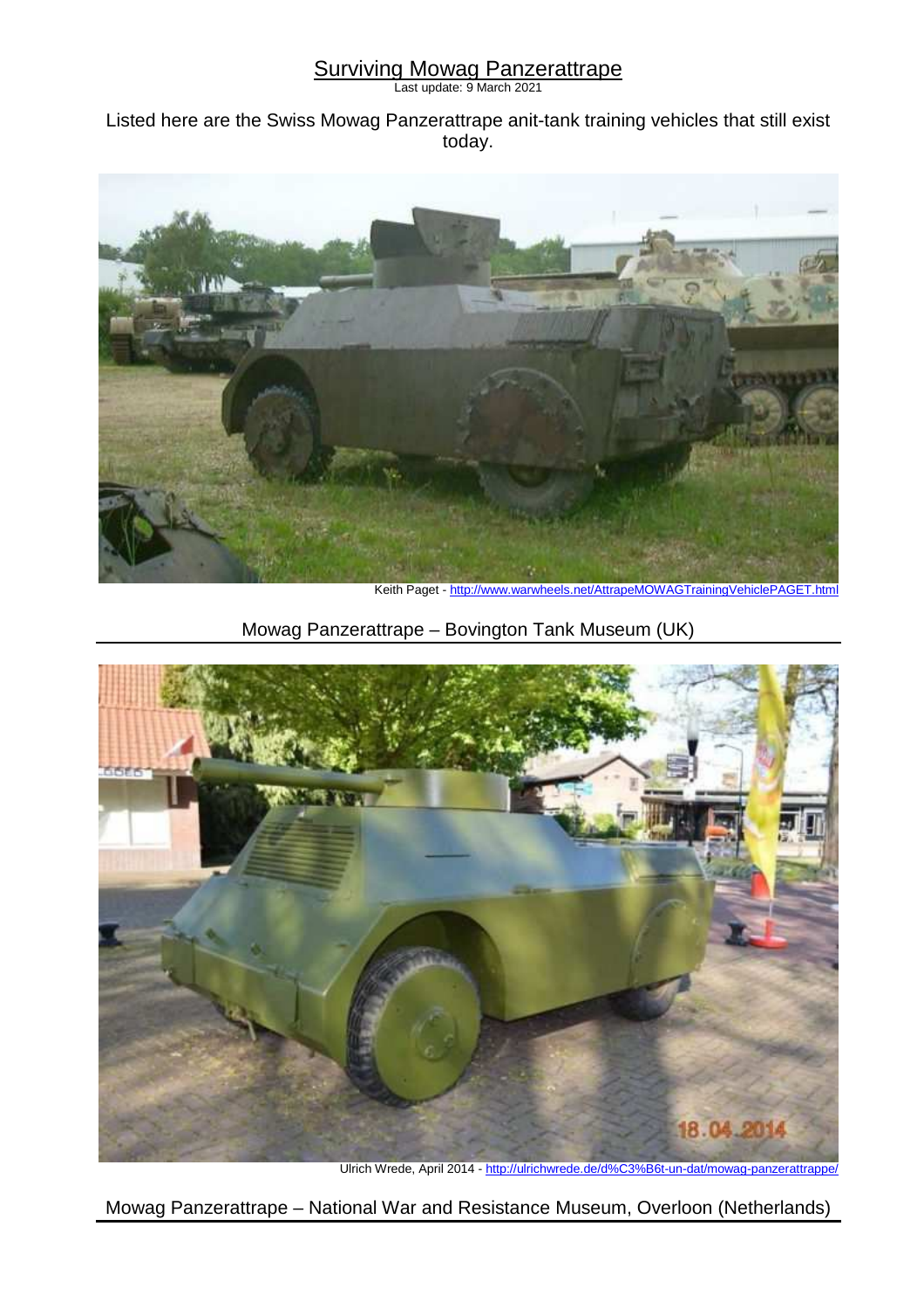

https://www.facebook.com/pg/kuinemilitaryphotography/photos/?tab=album&album\_id=2417071128520349&\_tn\_\_=-UC-R

## Mowag Panzerattrape – Schwäbisches Bauern und Technik Museum, Seifertshofen (Germany)



José Figueres - http://the.shadock.free.fr/Tanks\_in\_France/sterna\_museum/index.html

Mowag Panzerattrape – Sterna museum of the Army and of the 3 Wars at Seynod, near Annecy (France)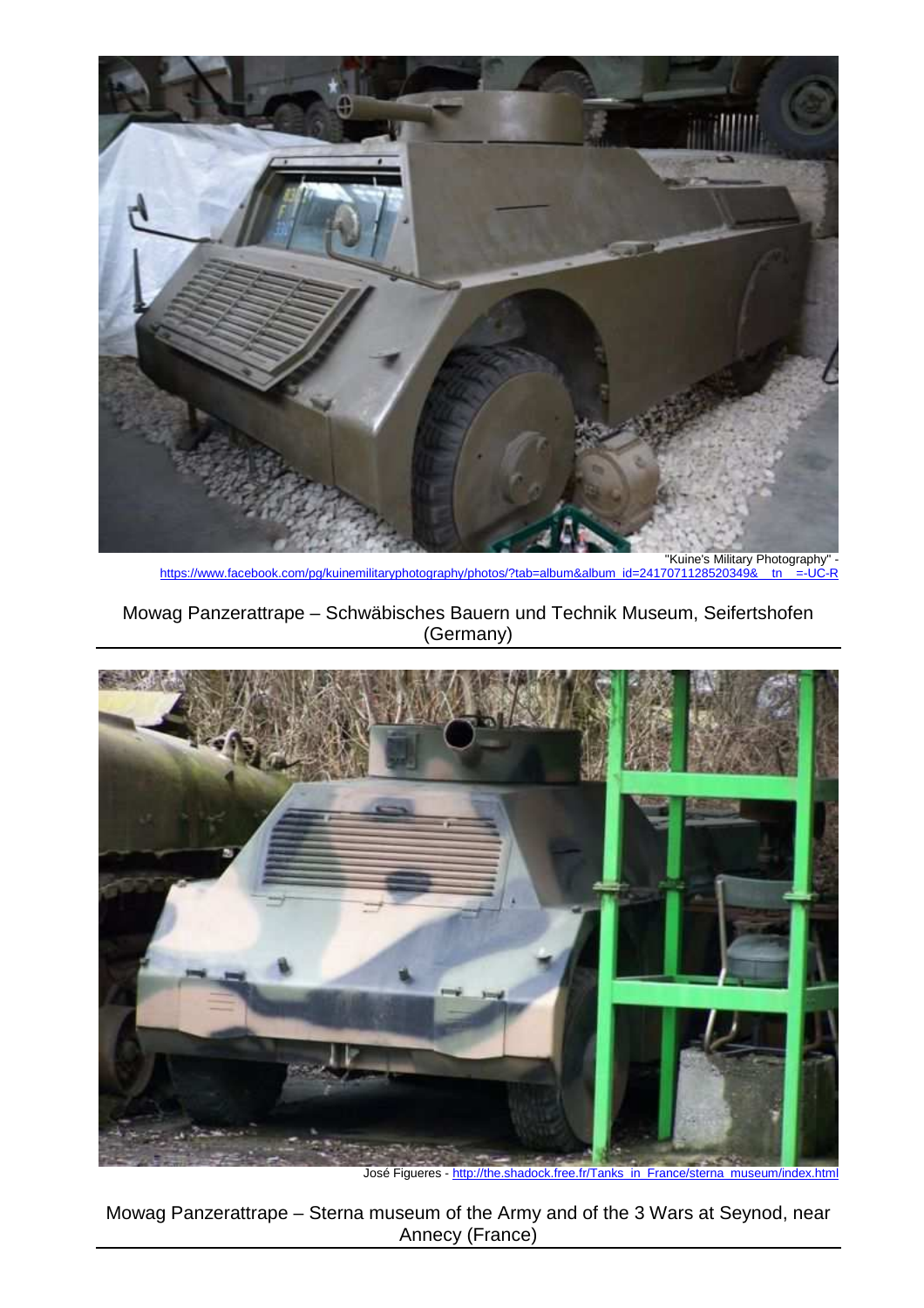

Massimo Foti, September 2010 - http://www.flickr.com/photos/massimofoti/6892303

Mowag Panzerattrape – Armeemuseum, Burgdorf (Switzerland) (M 83202)



Massimo Foti, June 2012 - http://www.flickr.com/photos/massimofoti/8634441377/

Mowag Panzerattrape – Militärmuseum, Wildegg (Switzerland) (M 83232)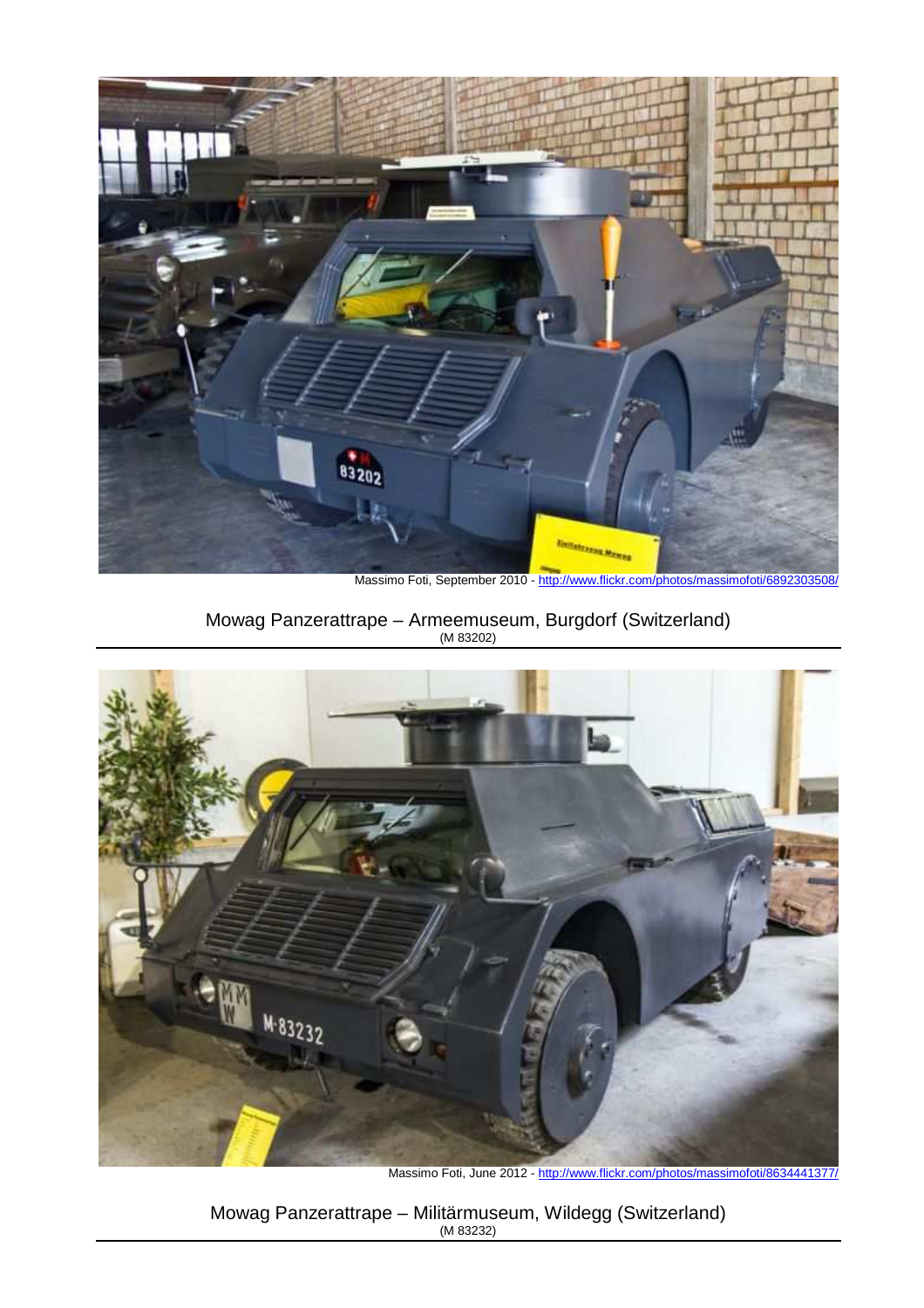

Massimo Foti, August 2008

Mowag Panzerattrape – Schweizerisches Militärmuseum, Full (Switzerland) (M 83124)



Urs Himmelrich, May 2009 - http://www.flickr.com/photos/himmelrich/3512360849/

Mowag Panzerattrape – Private collection (Switzerland) (M 83217)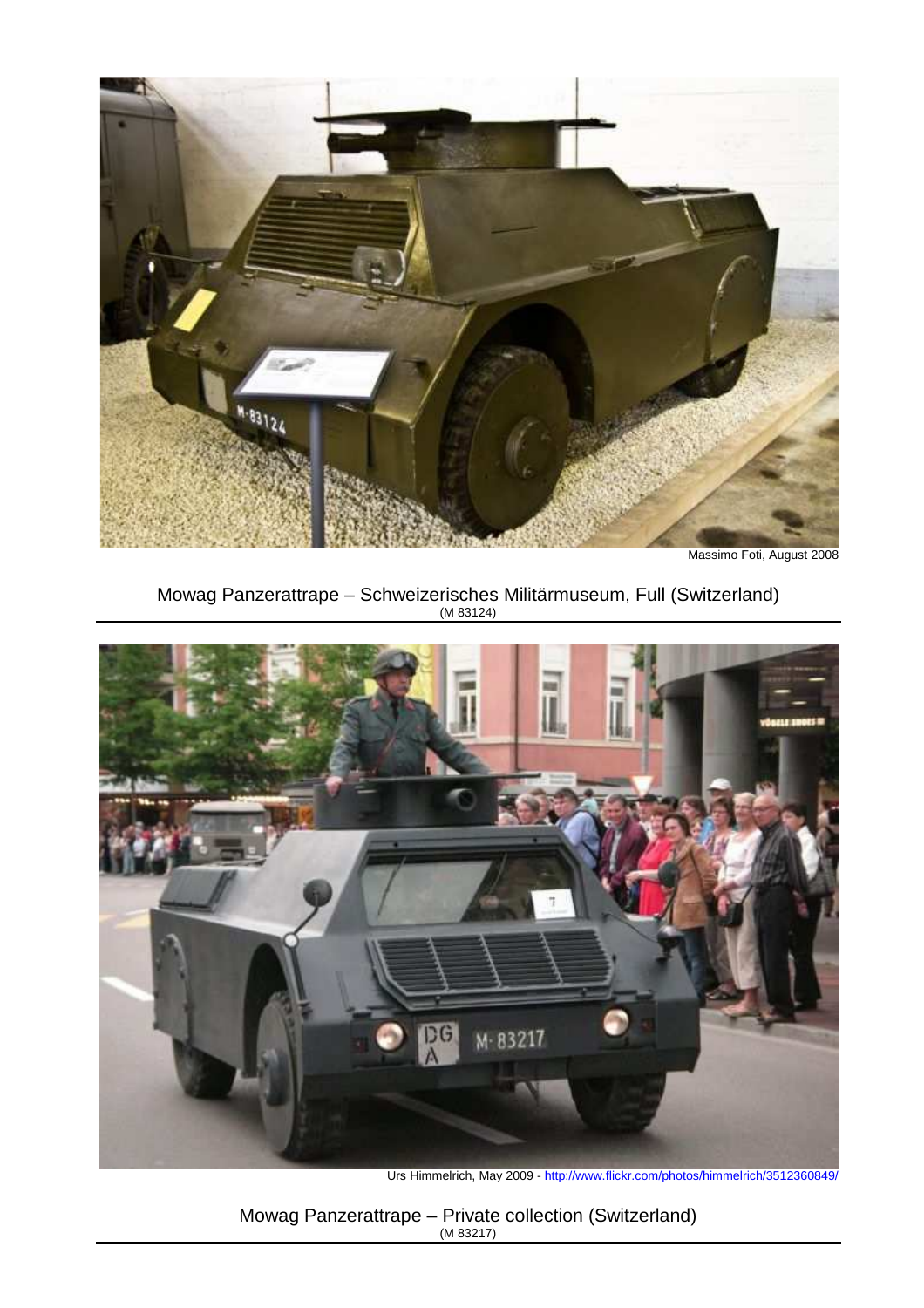

"bonczek\_hydroforgroup" - https://mazowieckie.fotopolska.eu/1036363,foto.html

Mowag Panzerattrape – Military collection "Ares" owned by Maciej and Stanisław Kęszycki, Panzer-Farm, Chrcynno near Nasielsk (Poland)



https://www.20min.ch/story/der-panzer-ist-mein-baby-es-soll-weiterleben-123177119489

Mowag Panzerattrape – Unknown location